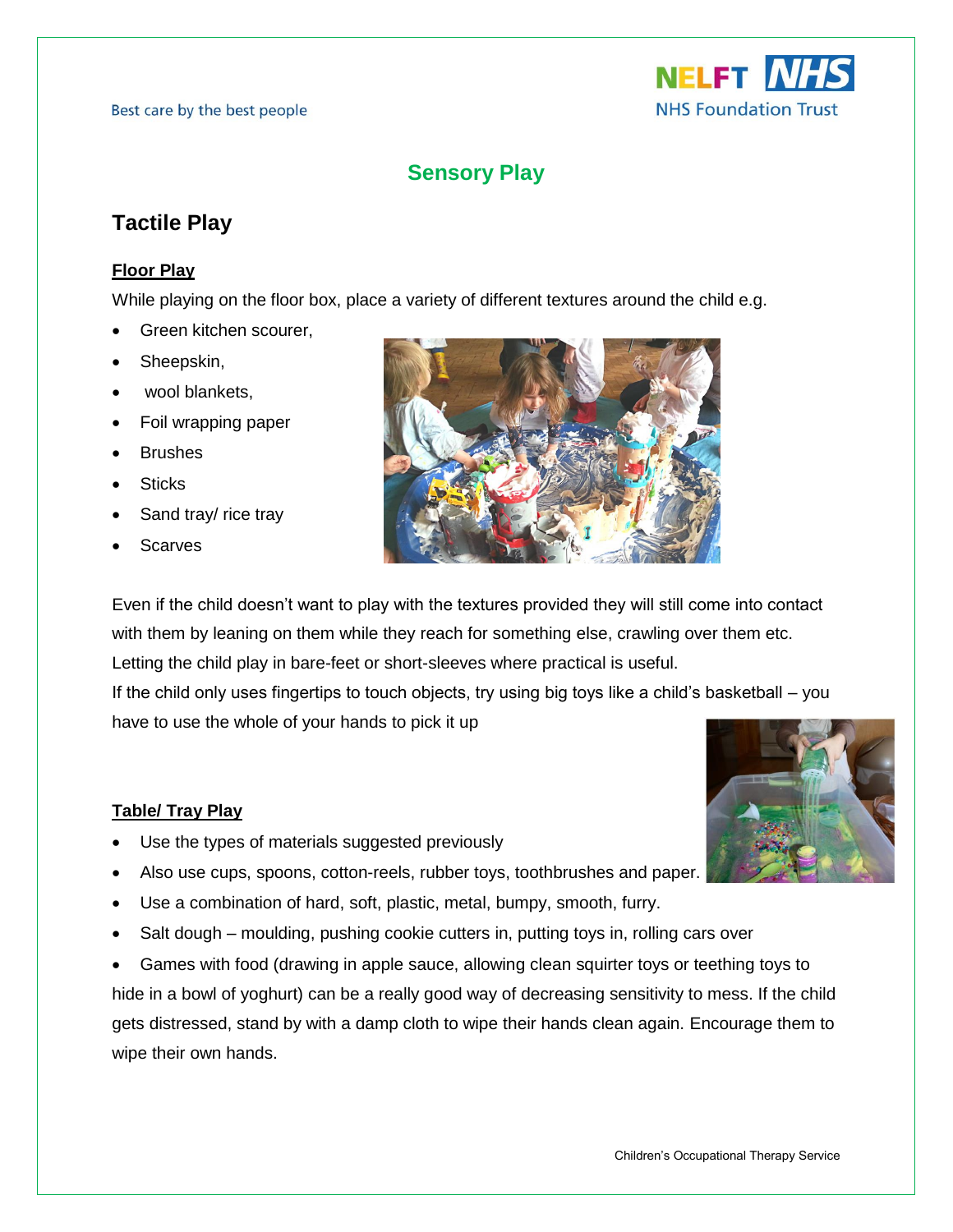#### Best care by the best people

#### **Rice/ Sand Play**

A box of clean sand or rice can be great fun. Encourage the child to put their hands into the box by partly hiding some toys in it. Make a fun game of searching through the sand to find the toys and then burying them again.

#### **Water Play**

Use squirter toys, sponges and paintbrushes, cups, spoons to make water play fun. Encourage the child to 'paint' your hands and arms and then their own. You can incorporate water beads, food colouring, glitter as the child can tolerate.

#### **Mess free texture play**

Place different textures inside sandwich bags so the child can feel different thigs without getting the mess on their hands. You can include jelly, water beads, beans, cooked pasta/ spaghetti, poster paint, custard. You can seal the bags with tape so they can really explore them.



## **Physical Play**

### **Proprioceptive play activities**

- Hula Hopping
- Running races
- Jumping on the trampoline
- Soft Play centres
- Wheelbarrow races Make sure the child can hold their own weight through their arms
- Obstacle Courses
- Chase
- Skipping with or without a rope